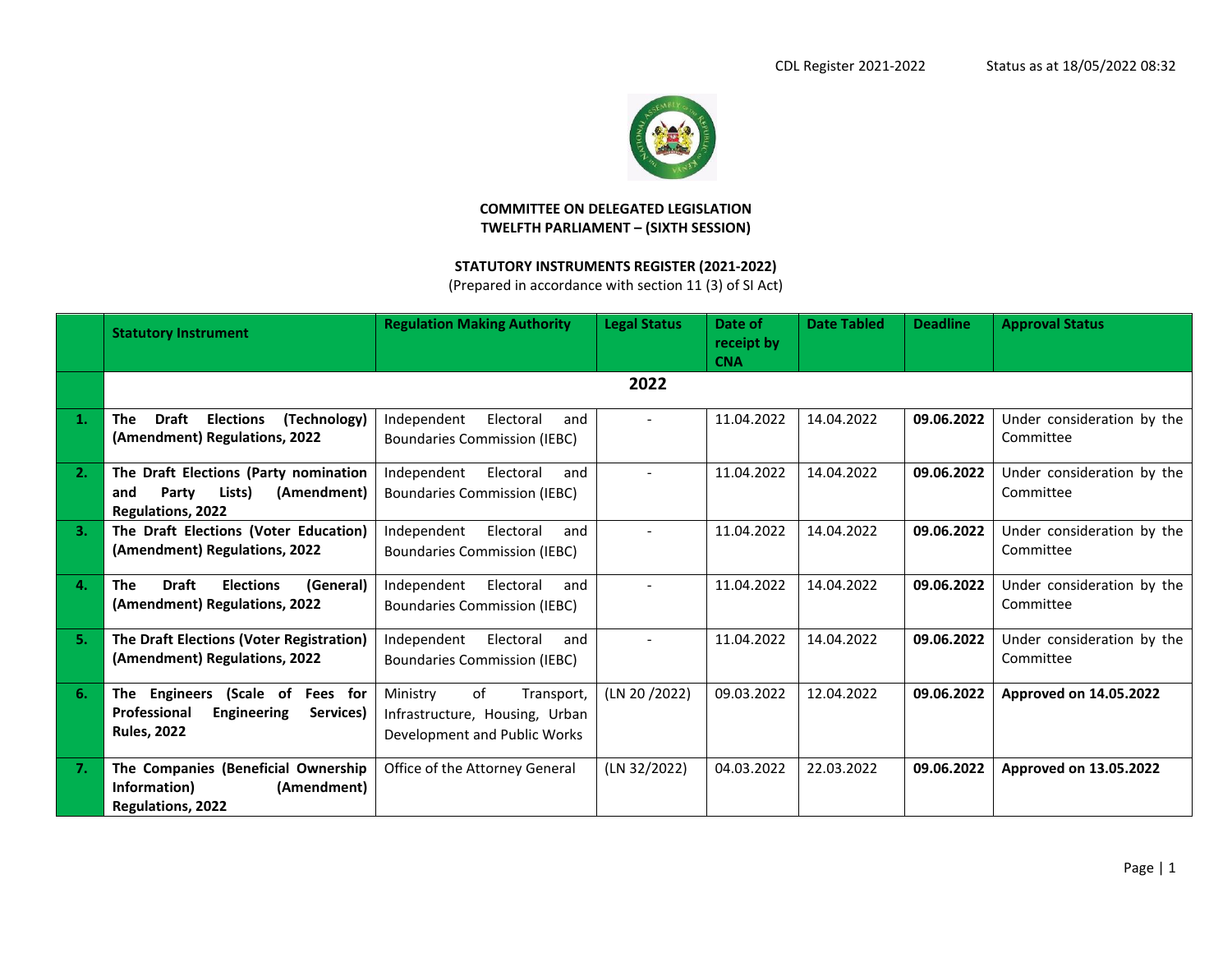CDL Register 2021-2022 Status as at 18/05/2022 08:32

| 8.  | The Central Bank of Kenya (Digital<br><b>Credit Providers) Regulations, 2022</b>                             | The Central Bank of Kenya                                                                                      | (LN 46/2022)                  | 22.03.2022 | 23.03.2022 | 09.06.2022 | Approved on 14.05.2022                                                        |
|-----|--------------------------------------------------------------------------------------------------------------|----------------------------------------------------------------------------------------------------------------|-------------------------------|------------|------------|------------|-------------------------------------------------------------------------------|
| 9.  | <b>Traffic</b><br>(Driving<br>schools,<br><b>Driving</b><br>Instructors and Driving Licences) Rules,<br>2020 | of<br>Ministry<br>Transport,<br>Infrastructure, Housing, Urban<br>Development and Public Works/<br><b>NTSA</b> | (LN 28/2020)                  | 15.02.2022 | 17.02.2022 | 26.05.2022 | Approved on 24.03.2022<br>(Report Tabled in the House<br>on 07.04.2022)       |
| 10. | The Nairobi International Financial<br><b>Centre (General) Regulations, 2021</b>                             | National<br><b>The</b><br>Treasury<br>&<br>Planning                                                            | (LN 268/2021)                 | 04.02.2022 | 08.02.2022 | 11.05.2022 | Approved on 07.04.2022                                                        |
| 11. | The Data Protection (Registration of<br>Data Controllers and Data Processors)<br>Regulations, 2021           | Ministry of ICT, Innovation, and<br><b>Youth Affairs</b>                                                       | (LN 265/2021)                 | 31.12.2021 | 02.02.2022 | 11.05.2022 | Approved on 17.02.2022                                                        |
| 12. | The Data Protection (Complaints<br><b>Handling and Enforcement Procedures)</b><br>Regulations, 2021          | Ministry of ICT, Innovation, and<br><b>Youth Affairs</b>                                                       | (LN 264/2021)                 | 31.12.2021 | 02.02.2022 | 11.05.2022 | Approved on 17.02.2022                                                        |
| 13. | Data<br>(General)<br>The<br><b>Protection</b><br>Regulations, 2021                                           | Ministry of ICT, Innovation, and<br>Youth Affairs                                                              | (LN 263/2021)                 | 31.12.2021 | 02.02.2022 | 11.05.2022 | Approved on 17.02.2022                                                        |
| 14. | Certification of Fees and Payment for<br><b>Animal Diseases</b>                                              | Ministry<br>of<br>Agriculture,<br>Livestock,<br><b>Fisheries</b><br>and<br>Cooperatives                        | (LN 266/2021)                 | 12.01.2022 | 25.01.2022 | 14.04.2022 | Approved on 01.03.2022                                                        |
| 15. | The Political Parties<br>(Membership)<br>Regulations, 2021                                                   | Office of the Attorney General                                                                                 | (LN 260/2021)                 | 20.01.2022 | 25.01.2022 | 14.04.2022 | Approved on 07.04.2022<br>(Report to be Tabled in the<br>House by 14.04.2022) |
| 16. | The Tax Procedures (Unassembled<br>Motorcycles) (Amendment)(No. 2)<br>Regulations, 2021                      | National<br>&<br>The<br>Treasury<br>Planning                                                                   | (LN 223/2021)                 | 28.11.2021 | 01.12.2021 | 02.03.2022 | Approved on 17.02.2022                                                        |
| 17. | The Tax Procedures<br>(Unassembled<br>Motorcycles)<br>(Amendment)<br>Regulations, 2021                       | National<br>The<br>&<br>Treasury<br>Planning                                                                   | (LN 192/2021)                 | 28.11.2021 | 01.12.2021 | 02.03.2022 | Approved on 17.02.2022                                                        |
| 18. | <b>Guidelines on Share Buybacks for Listed</b><br><b>Companies</b>                                           | National<br>The<br>Treasury<br>&<br>Planning                                                                   | Gazette<br>Notice No<br>12325 | 25.11.2021 | 01.12.2021 | 02.03.2022 | Approved on 24.02.2022                                                        |
| 19. | The Controller of Budget Regulations,<br>2021                                                                | Officer of the Controller of<br><b>Budget</b>                                                                  | (LN 254/2021)                 | 10.12.2021 | 21.12.2021 | 23.02.2022 | Approved on 25.01.2022                                                        |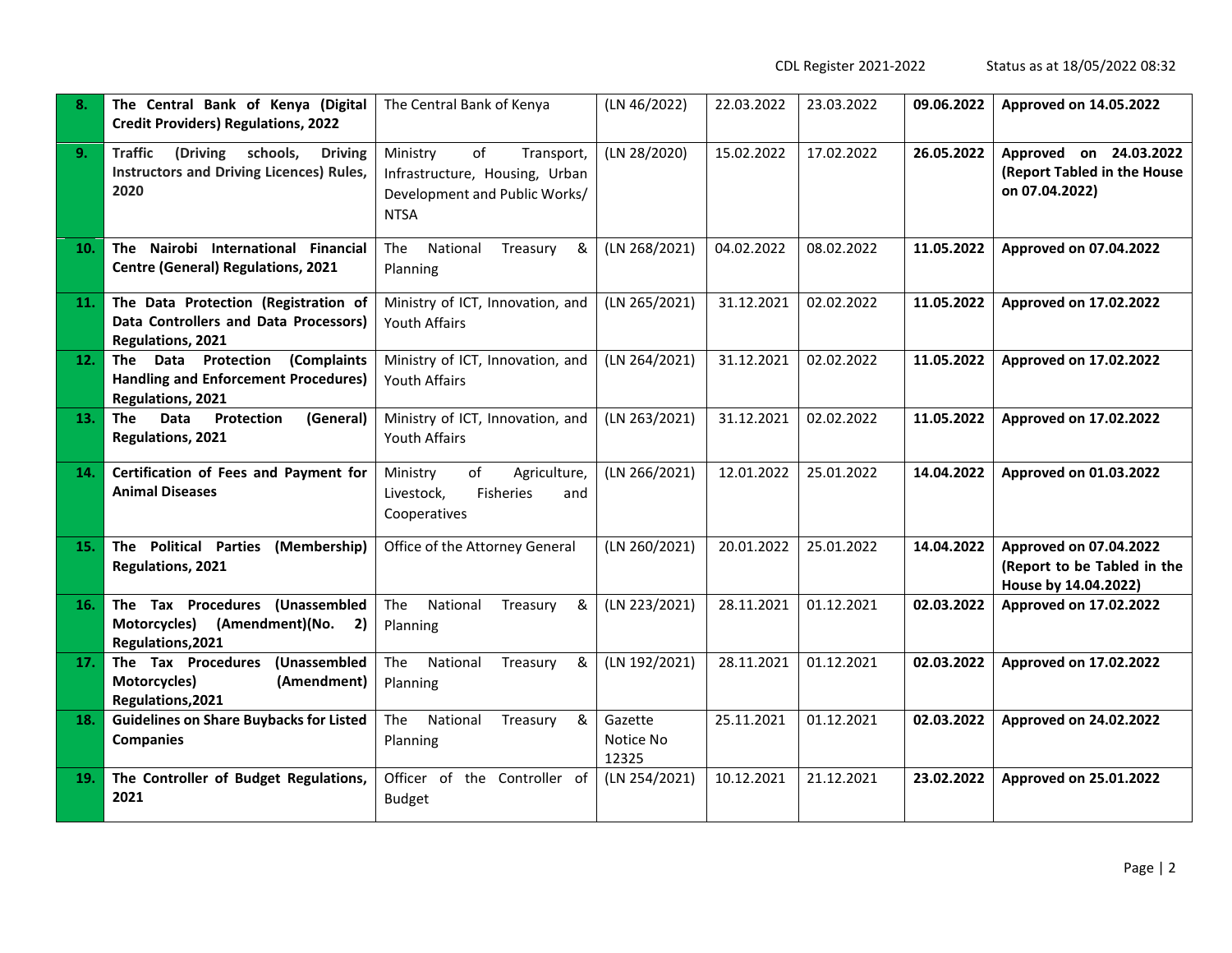CDL Register 2021-2022 Status as at 18/05/2022 08:32

| 20. | The Physical and Land Use Planning<br>(Development Permission and Control)<br>(General) Regulations, 2021                        | Ministry of Lands and Physical<br>Planning                                     | (LN 253/2021) | 02.12.2021 | 21.12.2021 | 23.03.2022 | Approved on 25.01.2022                                                                                                                     |
|-----|----------------------------------------------------------------------------------------------------------------------------------|--------------------------------------------------------------------------------|---------------|------------|------------|------------|--------------------------------------------------------------------------------------------------------------------------------------------|
| 21. | The Physical and Land Use Planning<br>(Outsourcing of Professional Services)<br>Regulations, 2021                                | Ministry of Lands and Physical<br>Planning                                     | (LN 252/2021) | 02.12.2021 | 21.12.2021 | 23.03.2022 | Approved on 25.01.2022                                                                                                                     |
| 22. | The Physical and Land Use Planning<br>(Development Control Enforcement)<br>Regulations, 2021                                     | Ministry of Lands and Physical<br>Planning                                     | (LN 251/2021) | 02.12.2021 | 21.12.2021 | 23.03.2022 | Approved on 25.01.2022                                                                                                                     |
| 23. | The Physical and Land Use Planning<br>(Liaison Committee) Regulations, 2021                                                      | Ministry of Lands and Physical<br>Planning                                     | (LN 250/2021) | 02.12.2021 | 21.12.2021 | 23.03.2022 | Approved on 25.01.2022                                                                                                                     |
| 24. | The Designation of Basin Areas                                                                                                   | Ministry of Water, Sanitation<br>and Irrigation (Water Resources<br>Authority) | (LN 235/2021) | 10.12.2021 | 21.12.2021 | 23.03.2022 | Approved on 27.01.2022                                                                                                                     |
| 25. | Public Finance Management<br>The<br>(National Roads Toll Fund) Regulations,<br>2021                                              | National<br>The<br>Treasury<br>&<br>Planning                                   | (LN 222/2021) | 11.11.2021 | 16.11.2021 | 01.03.2022 | Approved on 27.01.2022<br>(Report Approved by the<br><b>House</b><br>29.02.2022<br>on<br>Pursuant to Sec 24(2) of<br><b>PFM Act, 2022)</b> |
| 26. | The<br>Amu Sand-Dunes Groundwater<br><b>Conservation Area Management Order,</b><br>2021                                          | Ministry of Water, Sanitation<br>and Irrigation (Water Resources<br>Authority) | (LN 210/2021) | 29.10.2021 | 10.11.2021 | 23.02.2022 | Approved on 17.02.2022                                                                                                                     |
| 27. | Kikuyu<br><b>The</b><br><b>Springs</b><br><b>Aquifer</b><br>Conservation<br>Groundwater<br>Area<br><b>Management Order, 2021</b> | Ministry of Water, Sanitation<br>and Irrigation (Water Resources<br>Authority) | (LN 209/2021) | 29.10.2021 | 10.11.2021 | 23.02.2022 | Approved on 17.02.2022                                                                                                                     |
| 28. | Lake Kenyatta Sub Catchment<br>The<br><b>Conservation Area Order, 2021</b>                                                       | Ministry of Water, Sanitation<br>and Irrigation (Water Resources<br>Authority) | (LN 208/2021) | 29.10.2021 | 10.11.2021 | 23.02.2022 | Approved on 17.02.2022                                                                                                                     |
| 29. | <b>The</b><br>Ngarelen Springs Catchment<br><b>Conservation Area Order, 2021</b>                                                 | Ministry of Water, Sanitation<br>and Irrigation (Water Resources<br>Authority) | (LN 207/2021) | 29.10.2021 | 10.11.2021 | 23.02.2022 | Approved on 17.02.2022                                                                                                                     |